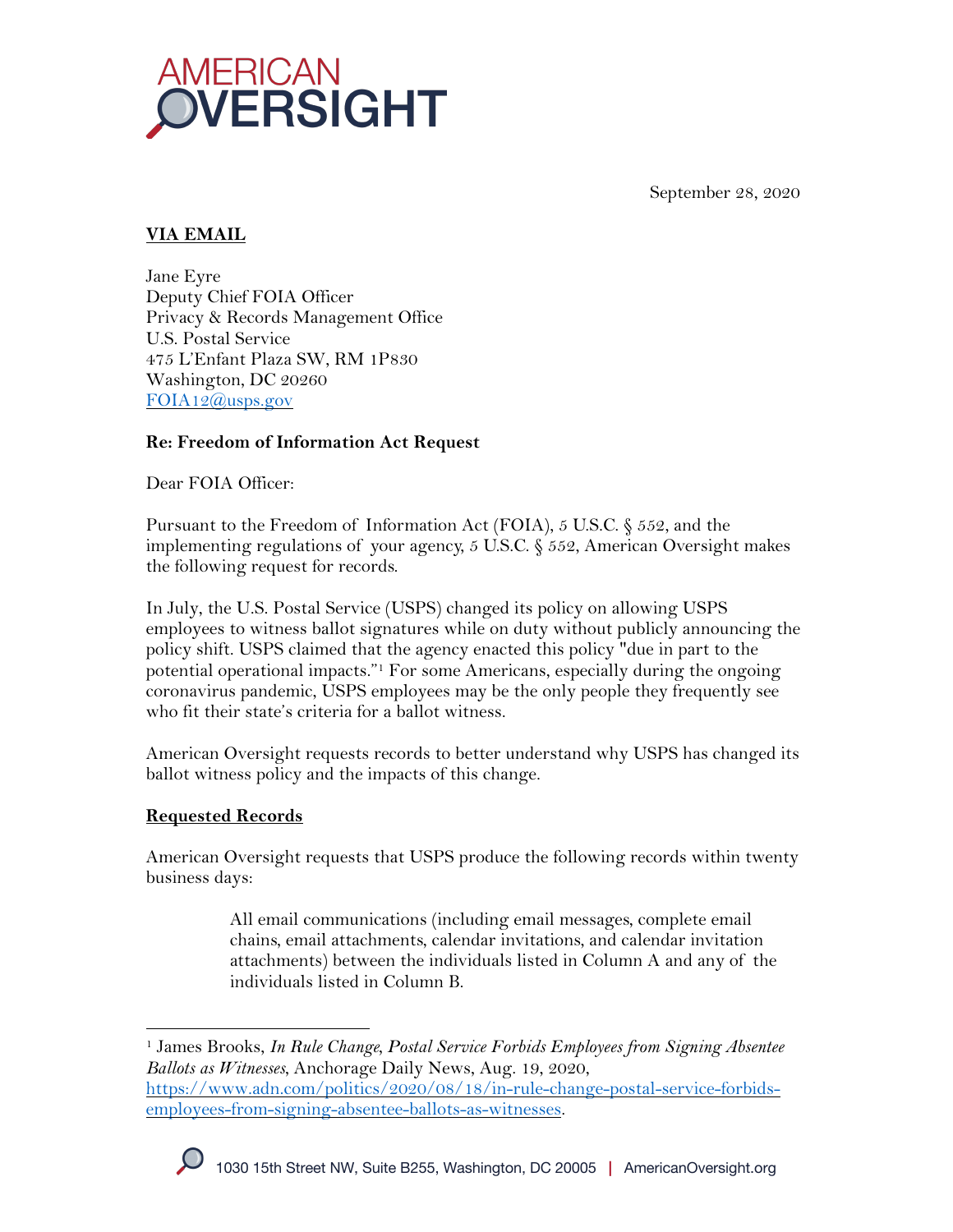| Column A: USPS Leadership                                                                                                                                                                              | <b>Column B: Alaska Government</b>                                                                                                                                                     |
|--------------------------------------------------------------------------------------------------------------------------------------------------------------------------------------------------------|----------------------------------------------------------------------------------------------------------------------------------------------------------------------------------------|
| Postmaster General Louis<br>a)<br>DeJoy<br>Senior Executive Adviser<br>b)<br>Patrick Fiorentino<br>Senior Executive Adviser<br>$\mathbf{C}$ )<br>Kelly Abney<br>Chief of Staff Heather<br>d)<br>Clarke | a) Governor Dunleavy<br>Chief of Staff Ben Stevens<br>Washington<br>$\mathbf{C}$ )<br>Representative Kip<br>Knudson<br>Director of the Division<br>d)<br>of Elections Gail<br>Fenumiai |
|                                                                                                                                                                                                        |                                                                                                                                                                                        |

Please provide all responsive records from June 16, 2020, to the date of the search.

#### **Fee Waiver Request**

In accordance with 5 U.S.C.  $\frac{552(a)(4)(A)(iii)}{3}$  and your agency's regulations, American Oversight requests a waiver of fees associated with processing this request for records. The subject of this request concerns the operations of the federal government, and the disclosures will likely contribute to a better understanding of relevant government procedures by the general public in a significant way. Moreover, the request is primarily and fundamentally for non-commercial purposes.

American Oversight requests a waiver of fees because disclosure of the requested information is "in the public interest because it is likely to contribute significantly to public understanding of operations or activities of the government."<sup>2</sup> The public has a significant interest in understanding USPS's decision to change its ballot witness policies during a pandemic when many more Americans than usual are expected to vote by mail.3 Records with the potential to shed light on this issue would contribute significantly to public understanding of operations of the federal government, including helping the public understand whether and to what extent USPS used cost/benefit analysis when determining whether to implement this policy.

American Oversight is committed to transparency and makes the responses agencies provide to FOIA requests publicly available, and the public's understanding of the government's activities would be enhanced through American Oversight's analysis and publication of these records.

This request is primarily and fundamentally for non-commercial purposes.<sup>4</sup> As a  $501(c)(3)$  nonprofit, American Oversight does not have a commercial purpose and the release of the information requested is not in American Oversight's financial interest. American Oversight's mission is to promote transparency in government, to educate the public about government activities, and to ensure the accountability of government

 $2 \, 5 \, \text{U.S.C.} \, \S \, 552(a)(4)(A)(iii).$ 

<sup>3</sup> *See, e.g., supra* note 1. 4 *See* 5 U.S.C. § 552(a)(4)(A)(iii).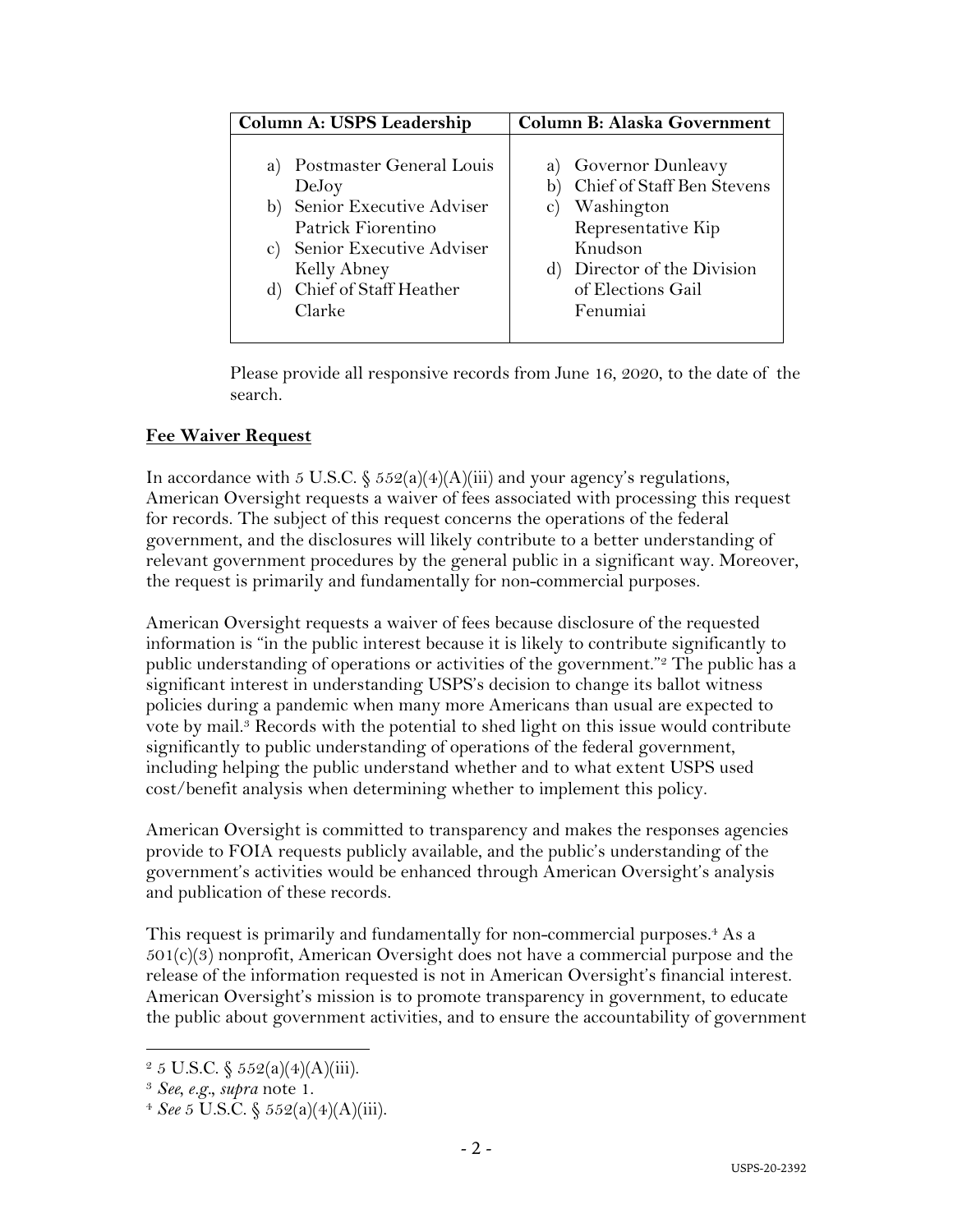officials. American Oversight uses the information gathered, and its analysis of it, to educate the public through reports, press releases, or other media. American Oversight also makes materials it gathers available on its public website and promotes their availability on social media platforms, such as Facebook and Twitter.<sup>5</sup>

American Oversight has also demonstrated its commitment to the public disclosure of documents and creation of editorial content through regular substantive analyses posted to its website.6 Examples reflecting this commitment to the public disclosure of documents and the creation of editorial content include the posting of records related to the Trump Administration's contacts with Ukraine and analyses of those contacts;7 posting records and editorial content about the federal government's response to the Coronavirus pandemic;<sup>8</sup> posting records received as part of American Oversight's "Audit the Wall" project to gather and analyze information related to the administration's proposed construction of a barrier along the U.S.-Mexico border, and analyses of what those records reveal;9 the posting of records related to an ethics waiver received by a senior Department of Justice attorney and an analysis of what those records demonstrated regarding the Department's process for issuing such waivers;10 and posting records and analysis of federal officials' use of taxpayer dollars to charter private aircraft or use government planes for unofficial business.<sup>11</sup>

<sup>5</sup> American Oversight currently has approximately 15,600 page likes on Facebook and 105,400 followers on Twitter. American Oversight, Facebook,

https://www.facebook.com/weareoversight/ (last visited Sept. 25, 2020); American Oversight (@weareoversight), Twitter, https://twitter.com/weareoversight (last visited Sept. 25, 2020).

<sup>6</sup> *See generally News*, American Oversight, https://www.americanoversight.org/blog. 7 *Trump Administration's Contacts with Ukraine*, American Oversight,

https://www.americanoversight.org/investigation/the-trump-administrationscontacts-with-ukraine.

<sup>8</sup> *See generally The Trump Administration's Response to Coronavirus*, American Oversight, https://www.americanoversight.org/investigation/the-trump-administrationsresponse-to-coronavirus; *see, e.g.*, *CDC Calendars from 2018 and 2019: Pandemic-Related* 

*Briefings and Meetings*, American Oversight, https://www.americanoversight.org/cdccalendars-from-2018-and-2019-pandemic-related-briefings-and-meetings.

<sup>9</sup> *See generally Audit the Wall*, American Oversight,

https://www.americanoversight.org/investigation/audit-the-wall; *see, e.g.*, *Border Wall Investigation Report: No Plans, No Funding, No Timeline, No Wall*, American Oversight, https://www.americanoversight.org/border-wall-investigation-report-no-plans-nofunding-no-timeline-no-wall. 10 *DOJ Records Relating to Solicitor General Noel Francisco's Recusal*, American

Oversight, https://www.americanoversight.org/document/doj-civil-divisionresponse-noel-francisco-compliance; *Francisco & the Travel Ban: What We Learned from* 

*the DOJ Documents*, American Oversight, https://www.americanoversight.org/francisco-the-travel-ban-what-we-learned-fromthe-doj-documents.

<sup>&</sup>lt;sup>11</sup> See generally Swamp Airlines: Chartered Jets at Taxpayer Expense, American Oversight, https://www.americanoversight.org/investigation/swamp-airlines-private-jetstaxpayer-expense; *see, e.g.*, *New Information on Pompeo's 2017 Trips to His Home State*,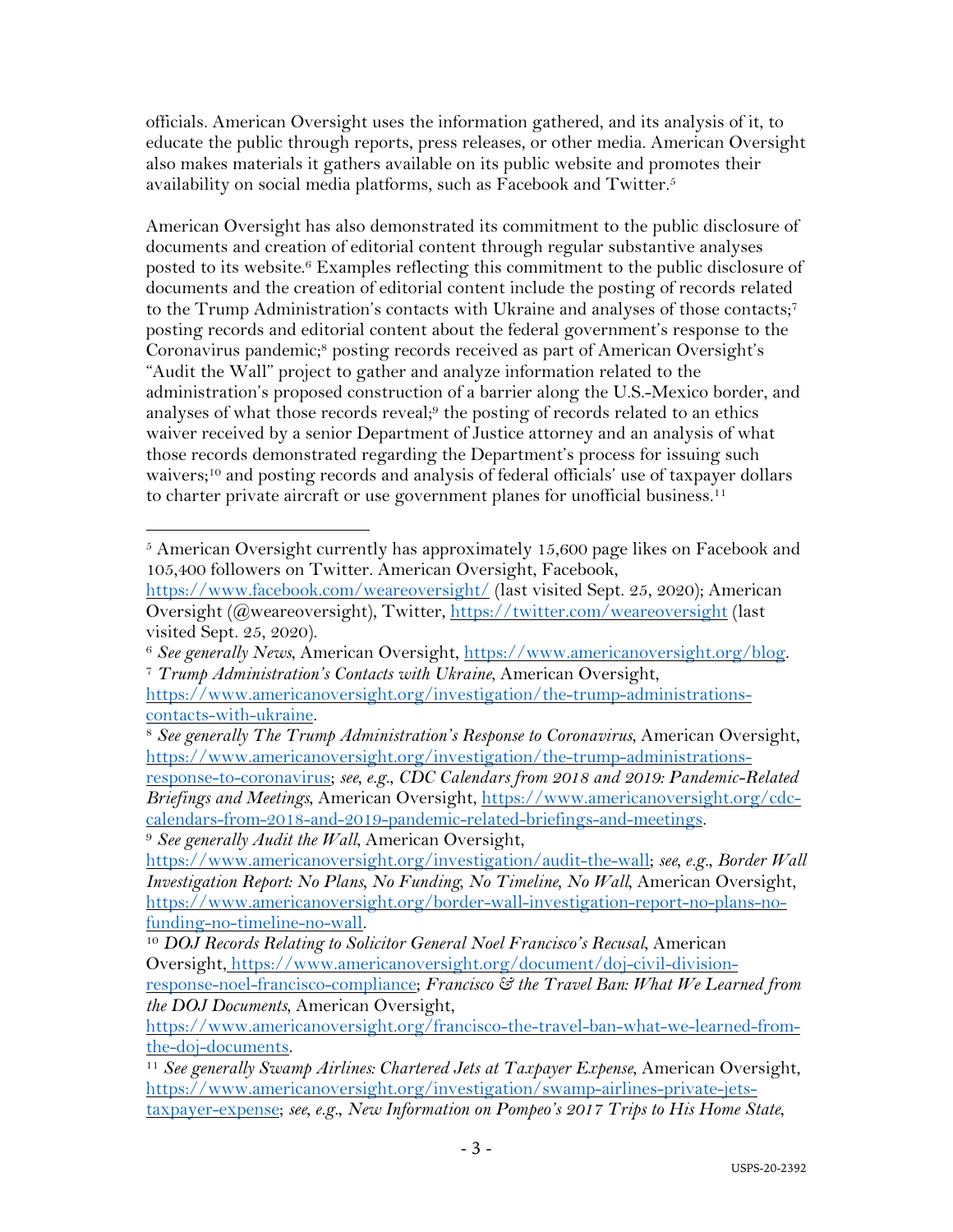Accordingly, American Oversight qualifies for a fee waiver.

### **Guidance Regarding the Search & Processing of Requested Records**

In connection with its request for records, American Oversight provides the following guidance regarding the scope of the records sought and the search and processing of records:

- Please search all locations and systems likely to have responsive records, regardless of format, medium, or physical characteristics.
- Our request for records includes any attachments to those records or other materials enclosed with those records when they were previously transmitted. To the extent that an email is responsive to our request, our request includes all prior messages sent or received in that email chain, as well as any attachments to the email.
- Please search all relevant records or systems containing records regarding agency business. Do not exclude records regarding agency business contained in files, email accounts, or devices in the personal custody of your officials, such as personal email accounts or text messages. Records of official business conducted using unofficial systems or stored outside of official files are subject to the Federal Records Act and FOIA.<sup>12</sup> It is not adequate to rely on policies and procedures that require officials to move such information to official systems within a certain period of time; American Oversight has a right to records contained in those files even if material has not yet been moved to official systems or if officials have, by intent or through negligence, failed to meet their obligations.13
- Please use all tools available to your agency to conduct a complete and efficient search for potentially responsive records. Agencies are subject to governmentwide requirements to manage agency information electronically,<sup>14</sup> and many

American Oversight, https://www.americanoversight.org/new-information-onpompeos-2017-trips-to-his-home-state.

<sup>12</sup> *See Competitive Enter. Inst. v. Office of Sci. & Tech. Policy*, 827 F.3d 145, 149–50 (D.C. Cir. 2016); *cf. Judicial Watch, Inc. v. Kerry*, 844 F.3d 952, 955–56 (D.C. Cir. 2016). 13 *See Competitive Enter. Inst. v. Office of Sci. & Tech. Policy*, No. 14-cv-765, slip op. at 8 (D.D.C. Dec. 12, 2016).

<sup>&</sup>lt;sup>14</sup> Presidential Memorandum—Managing Government Records, 76 Fed. Reg. 75,423 (Nov. 28, 2011), https://obamawhitehouse.archives.gov/the-press-

office/2011/11/28/presidential-memorandum-managing-government-records; Office

of Mgmt. & Budget, Exec. Office of the President, Memorandum for the Heads of Executive Departments & Independent Agencies, "Managing Government Records Directive," M-12-18 (Aug. 24, 2012), https://www.archives.gov/files/recordsmgmt/m-12-18.pdf.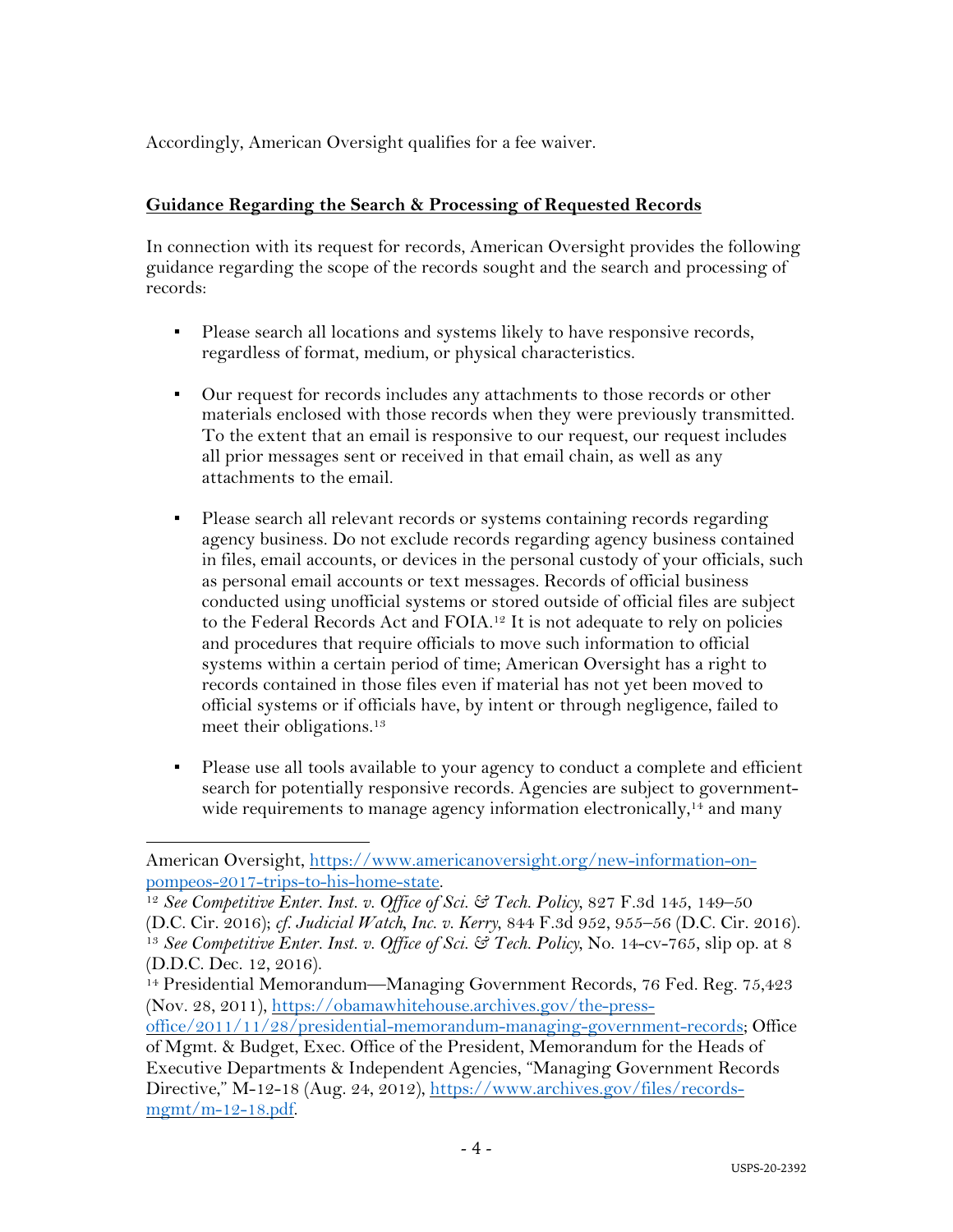agencies have adopted the National Archives and Records Administration (NARA) Capstone program, or similar policies. These systems provide options for searching emails and other electronic records in a manner that is reasonably likely to be more complete than just searching individual custodian files. For example, a custodian may have deleted a responsive email from his or her email program, but your agency's archiving tools may capture that email under Capstone. At the same time, custodian searches are still necessary; agencies may not have direct access to files stored in .PST files, outside of network drives, in paper format, or in personal email accounts.

- In the event some portions of the requested records are properly exempt from disclosure, please disclose any reasonably segregable non-exempt portions of the requested records. If a request is denied in whole, please state specifically why it is not reasonable to segregate portions of the record for release.
- Please take appropriate steps to ensure that records responsive to this request are not deleted by the agency before the completion of processing for this request. If records potentially responsive to this request are likely to be located on systems where they are subject to potential deletion, including on a scheduled basis, please take steps to prevent that deletion, including, as appropriate, by instituting a litigation hold on those records.

## **Conclusion**

If you have any questions regarding how to construe this request for records or believe that further discussions regarding search and processing would facilitate a more efficient production of records of interest to American Oversight, please do not hesitate to contact American Oversight to discuss this request. American Oversight welcomes an opportunity to discuss its request with you before you undertake your search or incur search or duplication costs. By working together at the outset, American Oversight and your agency can decrease the likelihood of costly and timeconsuming litigation in the future.

Where possible, please provide responsive material in an electronic format by email. Alternatively, please provide responsive material in native format or in PDF format on a USB drive. Please send any responsive material being sent by mail to American Oversight, 1030 15th Street NW, Suite B255, Washington, DC 20005. If it will accelerate release of responsive records to American Oversight, please also provide responsive material on a rolling basis.

We share a common mission to promote transparency in government. American Oversight looks forward to working with your agency on this request. If you do not understand any part of this request, please contact Dan McGrath at  $f_{\text{oia}}(a)$  americanoversight.org or (202) 897-4213. Also, if American Oversight's request